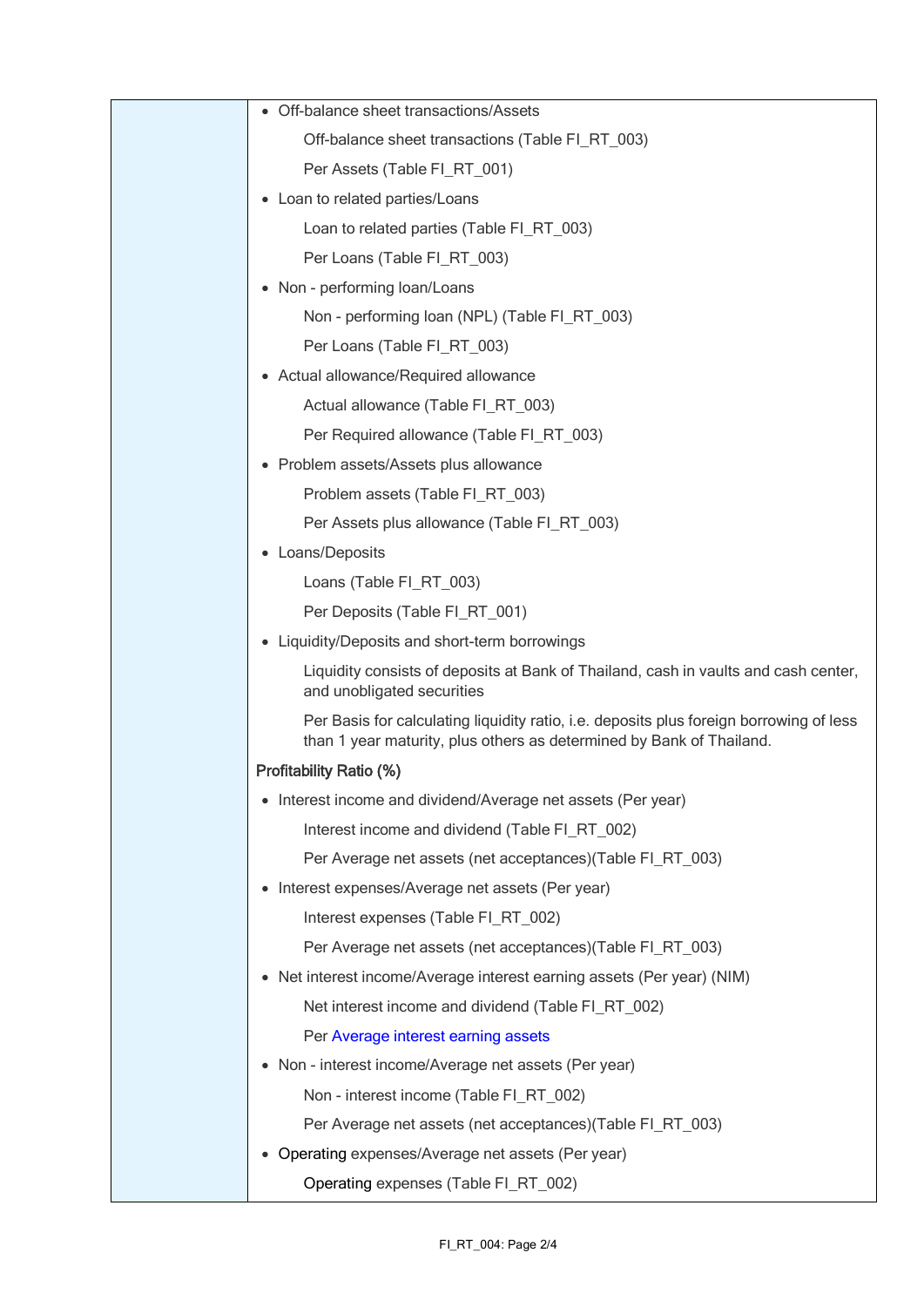| Per Average net assets (net acceptances) (Table FI_RT_003)   |
|--------------------------------------------------------------|
| • Profit (loss) from operation/Average net assets (Per year) |
| Profit (loss) from operation (Table FI_RT_003)               |
| Per Average net assets (net acceptances)(Table FI_RT_003)    |
| Net profit (loss)/Average net assets (Per year) (ROA)        |
| Net profit (loss) (Table FI_RT_002)                          |
| Per Average net assets (net acceptances) (Table FI_RT_003)   |
| Non-interest income/Total income<br>$\bullet$                |
| Non-interest income (Table FI_RT_002)                        |
| Per Total income (Table FI_RT_003)                           |
| Gain (loss) on investments in securities/Non-interest income |
| Gain (loss) on investments in securities (Table FI_RT_002)   |
| Per Non-interest income (Table FI RT 002)                    |
| Gain (loss) on foreign exchanges/Non-interest income         |
| Gain (loss) on foreign exchanges (Table FI_RT_002)           |
| Per Non-interest income (Table FI_RT_002)                    |
| Fee and services income/Non-interest income                  |
| Fee and services income (Table FI_RT_002)                    |
| Per Non-interest income (Table FI_RT_002)                    |
| Salaries and employee benefits/Operating expenses<br>٠       |
| Salaries and employee benefits (Table FI_RT_002)             |
| Per Operating expenses (Table FI_RT_002)                     |
| Operating expenses/Net interest income and dividend          |
| Operating expenses (Table FI_RT_002)                         |
| Per Net interest income and dividend (Table FI RT 002)       |
| <b>Efficiency Ratio (Millions of Baht)</b>                   |
| • Average net assets/Number of bank's branches               |
| Average net assets (net acceptances) (Table FI_RT_003)       |
| Per Number of bank's branches (Table FI_RT_003)              |
| Average net assets/Number of bank's employees<br>$\bullet$   |
| Average net assets (net acceptances) (Table FI_RT_003)       |
| Per Number of bank's employees (Table FI_RT_002)             |
| • Net profit (loss)/Number of bank's employees (Per year)    |
| Net profit (loss) (Table FI_RT_002)                          |
| Per Number of bank's employees (Table FI_RT_002)             |
| • Net profit (loss)/Number of bank's branches (Per year)     |
| Net profit (loss) (Table FI_RT_002)                          |
|                                                              |